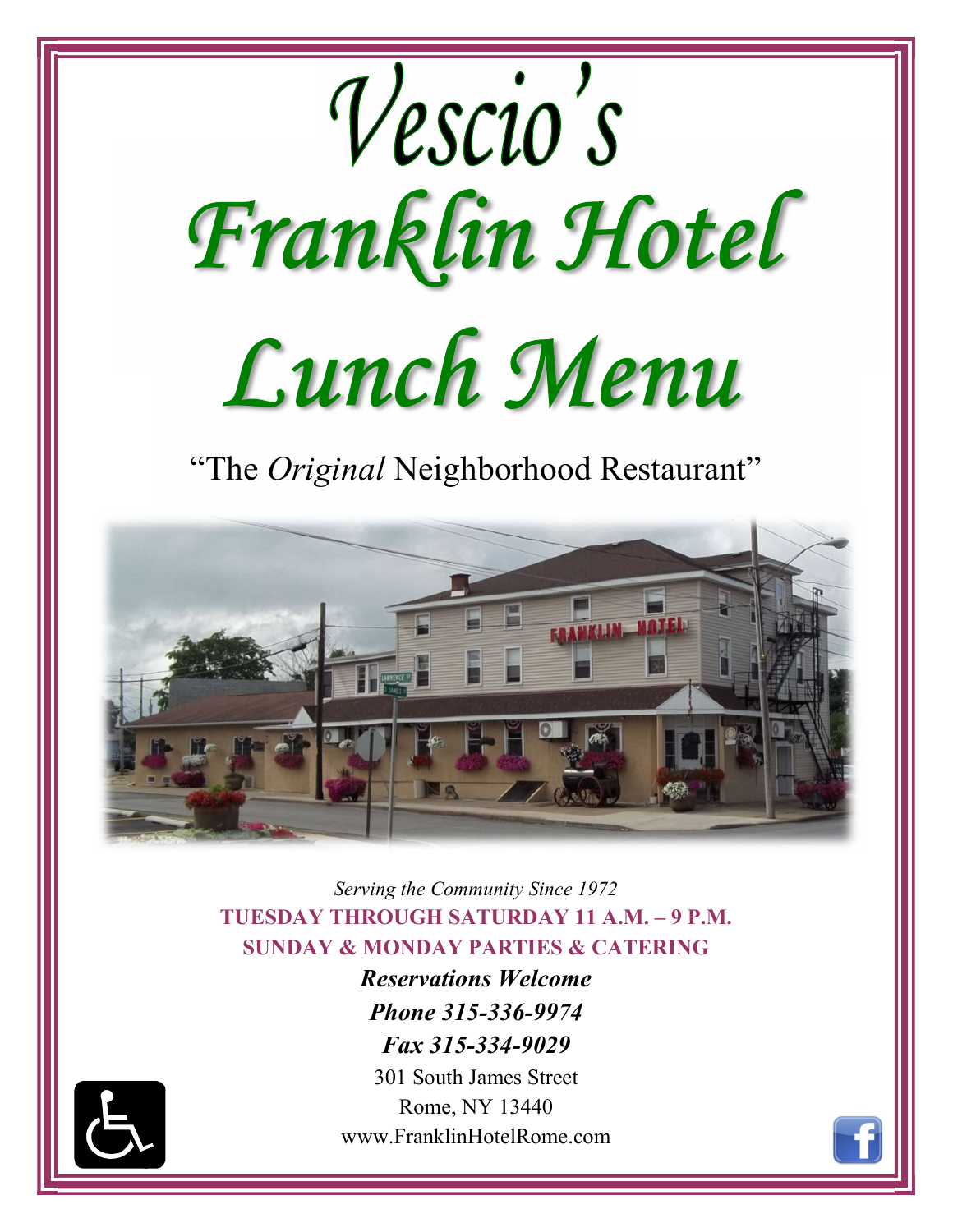Franklin Hotel

# Appetizers

| <b>Grilled Steak Salad</b>                    | Six Ounces of Grilled NY Strip Steak served on a bed of Romaine Lettuce with<br>Croutons, Red Onion, and Ripe Tomatoes With your choice of Dressing  \$14.99 |
|-----------------------------------------------|--------------------------------------------------------------------------------------------------------------------------------------------------------------|
| <b>Grilled Chicken</b><br><b>Caesar Salad</b> | Grilled Chicken, Romaine Lettuce, and Croutons, tossed with Our Freshly<br>Grated Romano Cheese & Homemade Caesar Dressing W/Anchovies \$12.99               |
| <b>Strawberry Chicken</b><br><b>Salad</b>     | Grilled Chicken, Served with Tomatoes and Strawberries Over Mixed Greens                                                                                     |
| <b>Pear &amp; Walnut Salad</b>                | Grilled Chicken, Cherry Tomatoes and Sliced Pear, over Mixed Greens Topped With<br>Candied Walnuts and Crumbly Blue Cheese W/ Your Choice of Dressing\$12.99 |
| <b>Antipasto</b>                              | Our Mix of Egg, Ham, Salami, Tomato, Cheese with Romaine & Iceberg Lettuce<br>with our House Dressing<br>Large  \$14.99 Small  \$10.99                       |

#### Add Grilled Chicken to any Salad Add \$ 3.99 – Crumbly or Creamy Bleu Cheese Add \$1.25

| <b>Roasted Peppers</b><br><b>Provolone</b>     | Aged Provolone with Roasted Red Peppers & Kalamata Olives.                                                                  |                                                    |  |
|------------------------------------------------|-----------------------------------------------------------------------------------------------------------------------------|----------------------------------------------------|--|
| <b>Vescio's Mozzarella</b><br>and Tomato Salad | Ciliegine - Fresh Mozzarella Balls, Tossed With Ripe Tomatos, Fresh Basil,                                                  |                                                    |  |
| <b>Greens Vescio</b>                           | Escarole, Prosciutto, Banana Peppers, Olive Oil & Garlic. Broiled with<br>Cheese & Bread Crumbs Large  \$13.99 Side  \$6.99 |                                                    |  |
|                                                | <b>Hot or Sweet Peppers</b> Roasted Italian Long Hot or Sweet Peppers. Grilled with Olive Oil  \$9.99                       |                                                    |  |
| <b>Fried Meatballs (4)</b> \$8.99              |                                                                                                                             |                                                    |  |
| <b>Toasted Ravioli (8)</b> \$8.99              |                                                                                                                             |                                                    |  |
| <b>Mozzarella Sticks (6)</b> \$8.99            |                                                                                                                             | <b>Soup of the Day</b> Small  \$3.99 Large  \$4.99 |  |
|                                                |                                                                                                                             | Side Caesar Salad  \$4.99 Tossed Salad  \$3.99     |  |
| <b>Broiled Sausages (3)</b> \$8.99             |                                                                                                                             |                                                    |  |

### Sandwiches

|                            | <b>Chicken Parmesan</b> Chicken Breast with Marinara Sauce & Cheese on Our Homemade Roll  \$13.99 |
|----------------------------|---------------------------------------------------------------------------------------------------|
| <b>Grilled Chicken</b>     | Marinated Chicken Breast on Homemade Roll with Lettuce, Tomato & Mayo  \$11.99                    |
| <b>Chicken</b><br>& Greens | Breaded Tender Chicken Breast Sautéed then covered with Greens Vescio and                         |
| <b>Prime Rib Dip</b>       | Sliced, Boneless Prime Rib on Homemade Roll with Melted Cheese & Au Jus  \$13.99                  |

Above Sandwiches Served With Choice of Fries, or Soup, or Salad Upgrade to Onion Rings Only \$3.99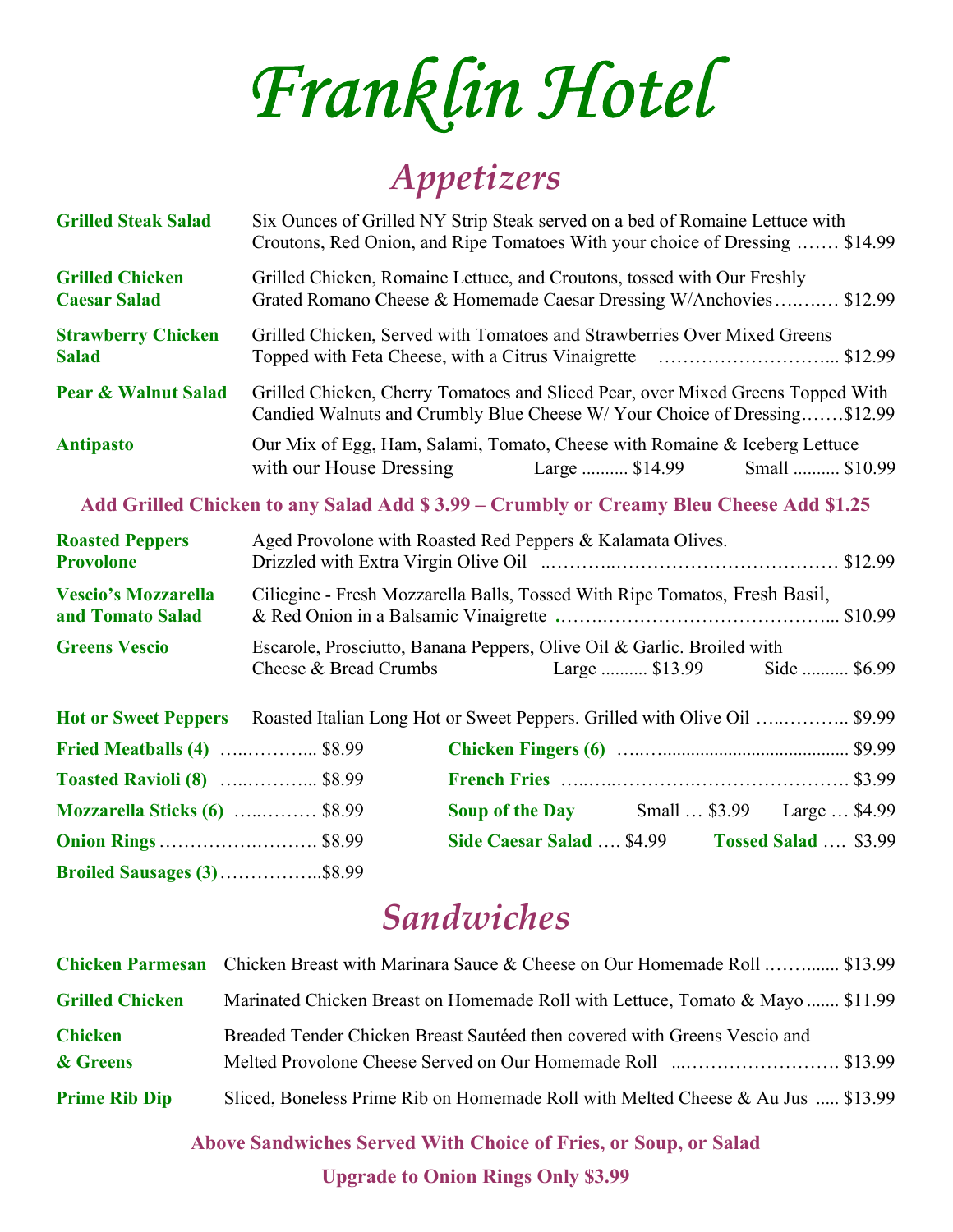### Sandwiches And Paninis

| <b>Prosciutto &amp; Pomodoro</b><br>Panini | Thinly Sliced Prosciutto and Fresh Mozzarella topped with Tomato Fresh Basil<br>Drizzled with a Balsamic Dressing On Grilled Focaccia \$12.99 |
|--------------------------------------------|-----------------------------------------------------------------------------------------------------------------------------------------------|
| <b>Turkey Panini</b>                       | Turkey, Roasted Red Peppers, Swiss Cheese, Red Onion and Pesto Mayo                                                                           |
| <b>Stromboli Panini</b>                    | \$10.99<br>Ham, Salami and Provolone Cheese topped with Tomatoes and Mayo                                                                     |
| <b>Tuna Panini</b>                         | Chunk Lite Tuna mixed with Mayonnaise topped with Spinach and                                                                                 |
| <b>Chief's Special</b>                     | Sopressata and Aged Provolone Cheese, with Hot or Sweet Peppers \$11.99                                                                       |
| <b>Pepper and Egg</b>                      | Roasted Italian Long Hot or Sweet Peppers Sautéed with Fresh Eggs  \$9.99                                                                     |

#### All Sandwiches Above Served With Choice of French Fries, or Soup, or Salad

### Burgers

| <b>Greens Burger</b>                   | 1/2 lb. Fresh Ground Chuck, Grilled with Greens and Provolone Cheese  \$12.99    |
|----------------------------------------|----------------------------------------------------------------------------------|
| <b>R&amp;R Burger</b>                  | 1/2 lb. Fresh Ground Chuck, Grilled with Roasted Red Peppers, Red Onion,         |
| <b>Bacon Cheeseburger</b>              | 1/2 lb. Fresh Ground Chuck, Grilled and Topped with Bacon & Cheese  \$12.99      |
| <b>Cajun Burger</b>                    | 1/2 lb. Fresh Ground Chuck, Grilled with Cajun Seasoning, Spicy Pepper Rings,    |
| <b>Swiss Mushroom</b><br><b>Burger</b> | 1/2 lb. Fresh Ground Chuck, Grilled and Topped with Sliced Swiss Cheese          |
| <b>Cheeseburger</b>                    | 1/2 lb. Fresh Ground Chuck, Grilled with Lettuce, Tomato, Mayo & Cheese  \$10.99 |
| <b>Hamburger</b>                       | 1/2 lb. Fresh Ground Chuck, Grilled with Lettuce, Tomato & Mayo  \$10.50         |

#### All Burgers Served With Soup, Salad, or Fries – Upgrade to Onion Rings \$3.99 Add Roasted Italian Long Hot or Sweet Peppers to any Burger only \$1.50

# Pasta Specialties

| <b>Pancetta</b>               | Tender Chicken Breast and Broccoli with Italian Bacon              |
|-------------------------------|--------------------------------------------------------------------|
| <b>Chicken &amp; Broccoli</b> |                                                                    |
| <b>Vodka Chicken</b>          | Our Own Homemade Tomato Cream Sauce Tossed with Tender Chicken     |
| & Artichokes                  | Breast Chunks, Tossed with Artichokes & Served Over Pasta  \$11.99 |
| <b>Chicken &amp; Cherry</b>   | Our Special Red Sauce with Cherry Pepper Rings, Pasta              |
| <b>Peppers &amp; Pasta</b>    |                                                                    |
| Cavatelli & Broccoli          | Cavatelli, Broccoli and Mushrooms with Our Butter Garlic Sauce     |
| <b>Mushrooms</b>              |                                                                    |
| <b>Chicken with Pesto</b>     | Chicken Breast Tossed with Pasta and Our Basil Sauce  \$12.99      |
| Gnocchi                       |                                                                    |